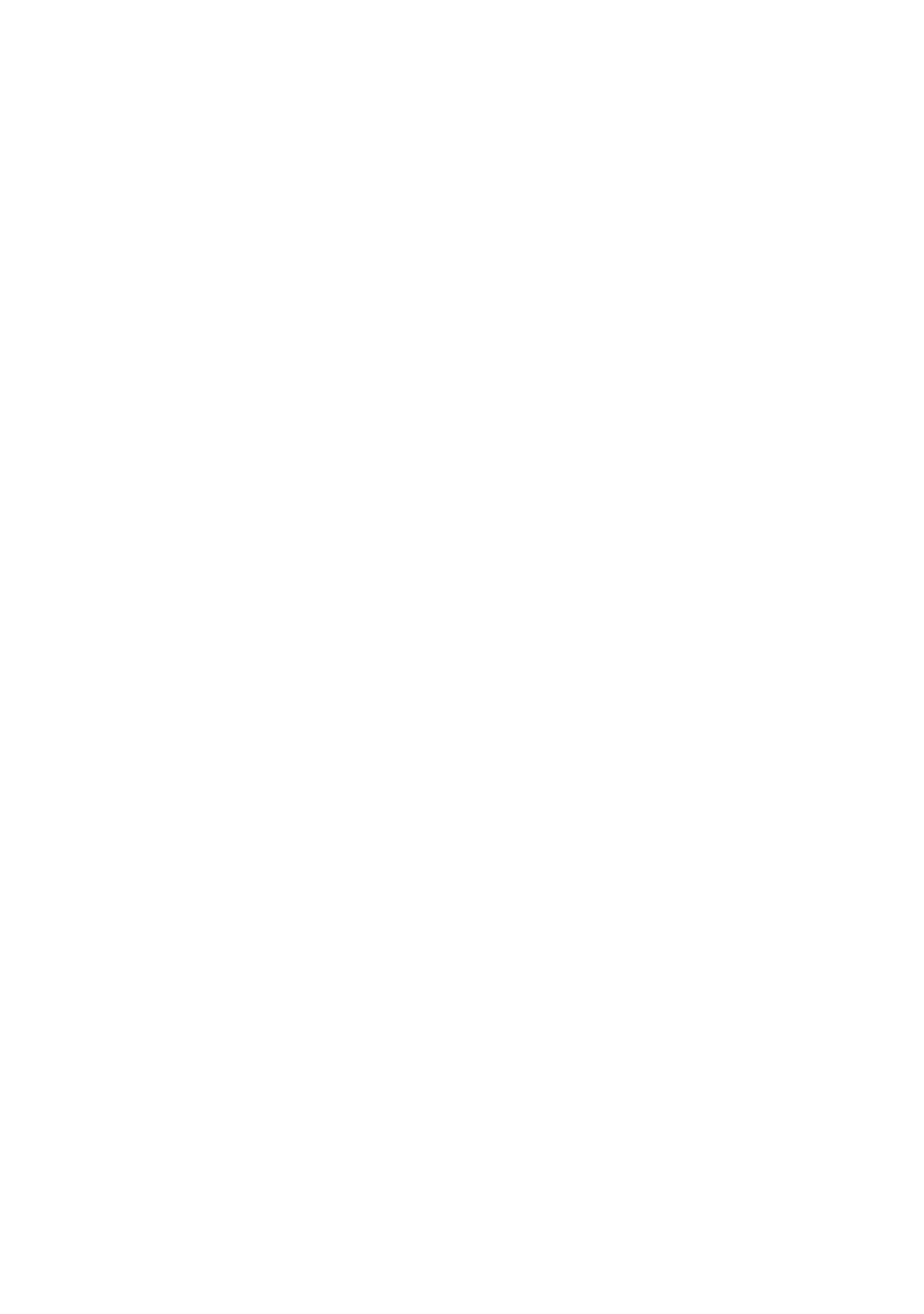The South African Mountaineering Development and Training Programme (MDT), was established to develop and maintain nationally recognised standards for the many clubs, organisations and individuals active in mountain related activities.

The programme, controlled by the South African Mountaineering Development and Training Trust, a legally constituted body registered with the master of the Supreme Court, co-ordinates and administers the functioning of the national Mountain Training Scheme (MTS).

Introduced in 1996, the MTS comprises of eight partially independent schemes, each integrating practical, theoretical and experiential components through a process of training and assessment. From the Basic Mountain Walking Leader Scheme to the Mountaineering Instructor Scheme, each is primarily concerned with good practice, leading to the safe enjoyment of the activity.

Training and assessment courses are run by individuals approved and accredited by the trust.

Since its introduction, the programme has gained the support of the many professional, semi-professional and voluntary guides, leaders and instructors active in South Africa's mountains.

An overview of the Mountain Training Scheme is provided on the next page.

Information on the components of the MDT programme, how to register, or where to go for training and assessment courses can be obtained from:

> Administration **MDT** PO Box 662 **Gillitts** 3603 South Africa

Email: admin@mdt.za.org Website: www.mdt.za.org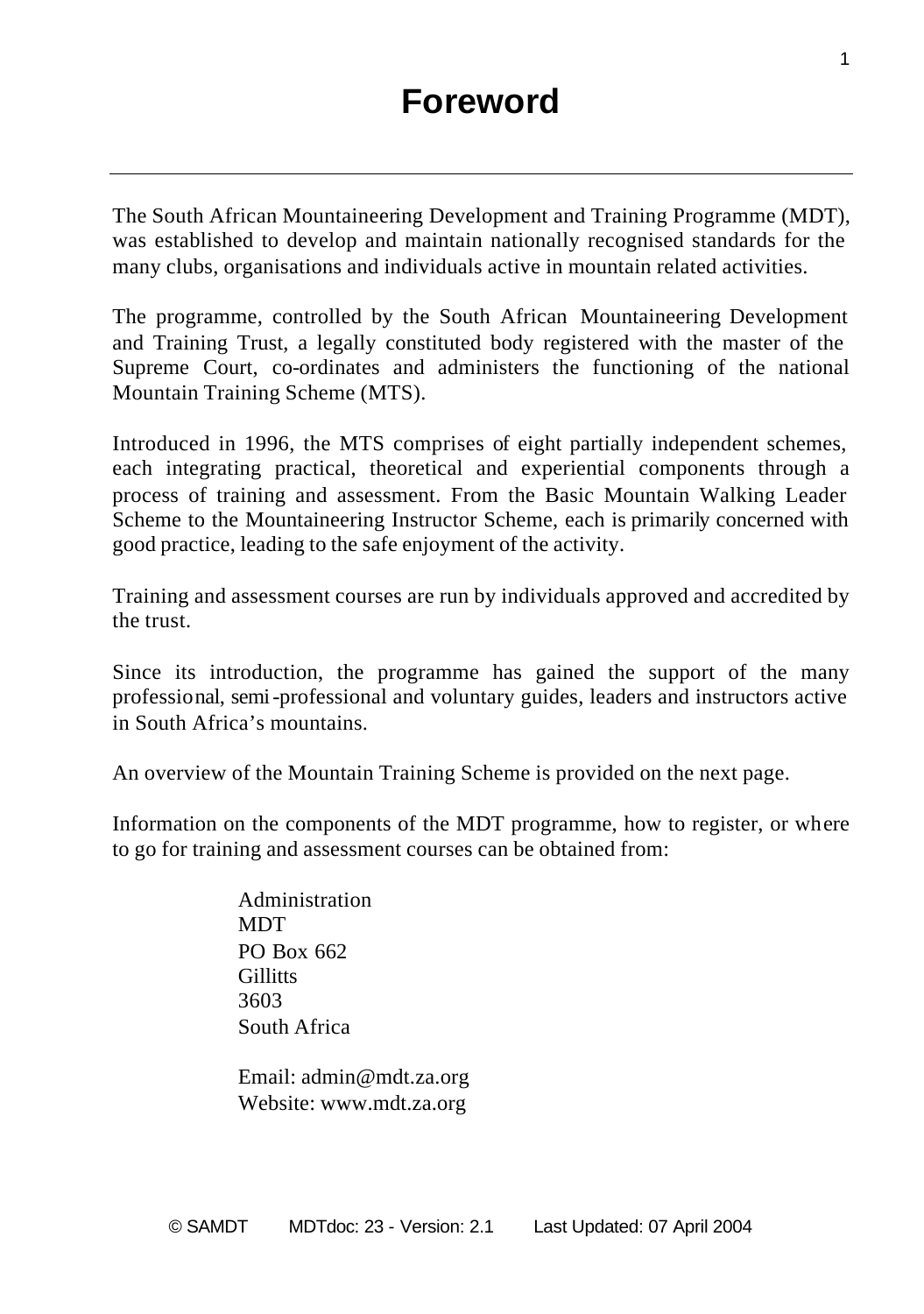## **The Mountain Training Scheme**

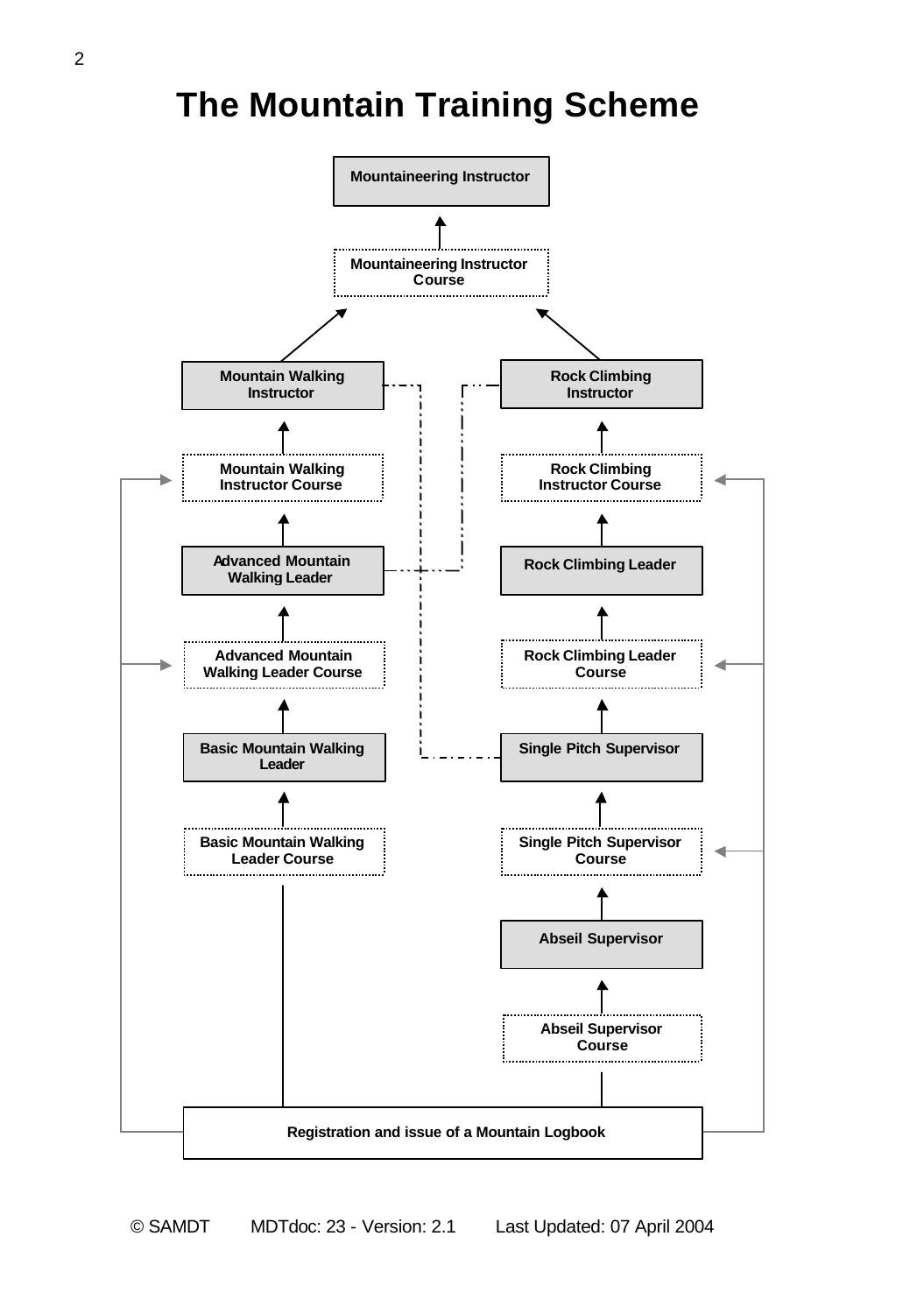## **Mountain Walking Instructor Scheme Prospectus**

| The Mountain Walking Instructor Scheme provides<br>comprehensive training and assessment for individuals<br>working as instructors in a professional, semi-professional<br>or voluntary capacity, privately or at mountaineering<br>centres. It integrates training and assessment in a variety of<br>testing conditions in mountainous country.<br>The scheme provides training and assessment in the skills<br>required to teach, and assess mountain leadership and to<br>lead groups in all mountain areas of South Africa. |
|---------------------------------------------------------------------------------------------------------------------------------------------------------------------------------------------------------------------------------------------------------------------------------------------------------------------------------------------------------------------------------------------------------------------------------------------------------------------------------------------------------------------------------|
| The scheme comprises of:                                                                                                                                                                                                                                                                                                                                                                                                                                                                                                        |
| 1. registration and issue of a log book;<br>2. a six day training course;<br>3. further experience gained during a consolidation period;<br>4. a four day assessment course;<br>5. continuing experience entered in a logbook.                                                                                                                                                                                                                                                                                                  |
| The candidate wishing to register must:                                                                                                                                                                                                                                                                                                                                                                                                                                                                                         |
| be not less than twenty years of age;<br>٠<br>have at least thirty six months of substantial<br>independent experience in mountaineering in a variety<br>of areas;<br>have completed twenty quality mountain days as a<br>$\bullet$<br>leader in sole charge of a mixed ability group;<br>identify a suitable referee to endorse the registration<br>application, preferably a mountaineering instructor or<br>guide, but other long term climbing partners or suitable<br>employer will be considered;                         |
|                                                                                                                                                                                                                                                                                                                                                                                                                                                                                                                                 |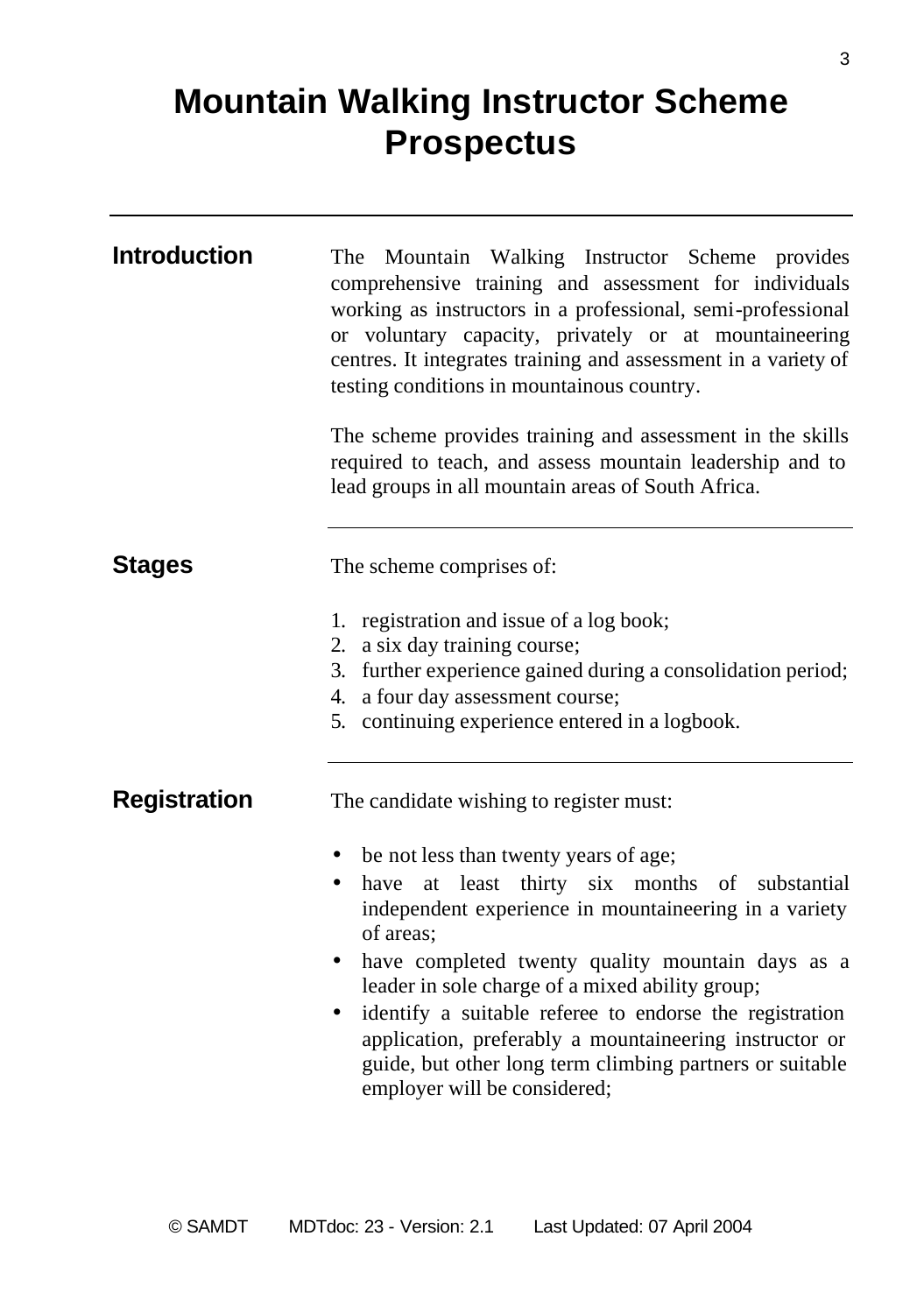• complete the registration application and enclose the appropriate fee. This should be submitted to the MDT via an approved course provider.

Course Providers are given a period of 14 days from the date of completion of the course, to submit the registration details of their course attendees. The MDT administration then has a further 14 days to process these registrations, and to supply you with your registration number as recorded on the MDT database

Please feel free to contact the MDT administration at any time to check up on your registration. You should receive an e-mail/sms/phone call confirming receipt of your registration form once the MDT administration has received it. If you do not receive such confirmation, you may contact the MDT administration, who will contact the service provider immediately should the registration details not yet have been submitted.

The purpose of this is to ensure speedy registration, leading to satisfied MDT members. Please be assured of our commitment to aid you in this process.

**Training** The candidate must attend a six-day training course run by an approved course provider $2$ .

> On completion of training, the Director of Training will endorse the appropriate page(s) in the logbook.

**Logbook** Experience gained by the candidate should be recorded in the MDT Mountain Logbook. Entries should be concise and easily read, providing a complete record of the candidate's experience.

The logbook is divided into five sections and includes:

• a record of experience gained prior to the training course;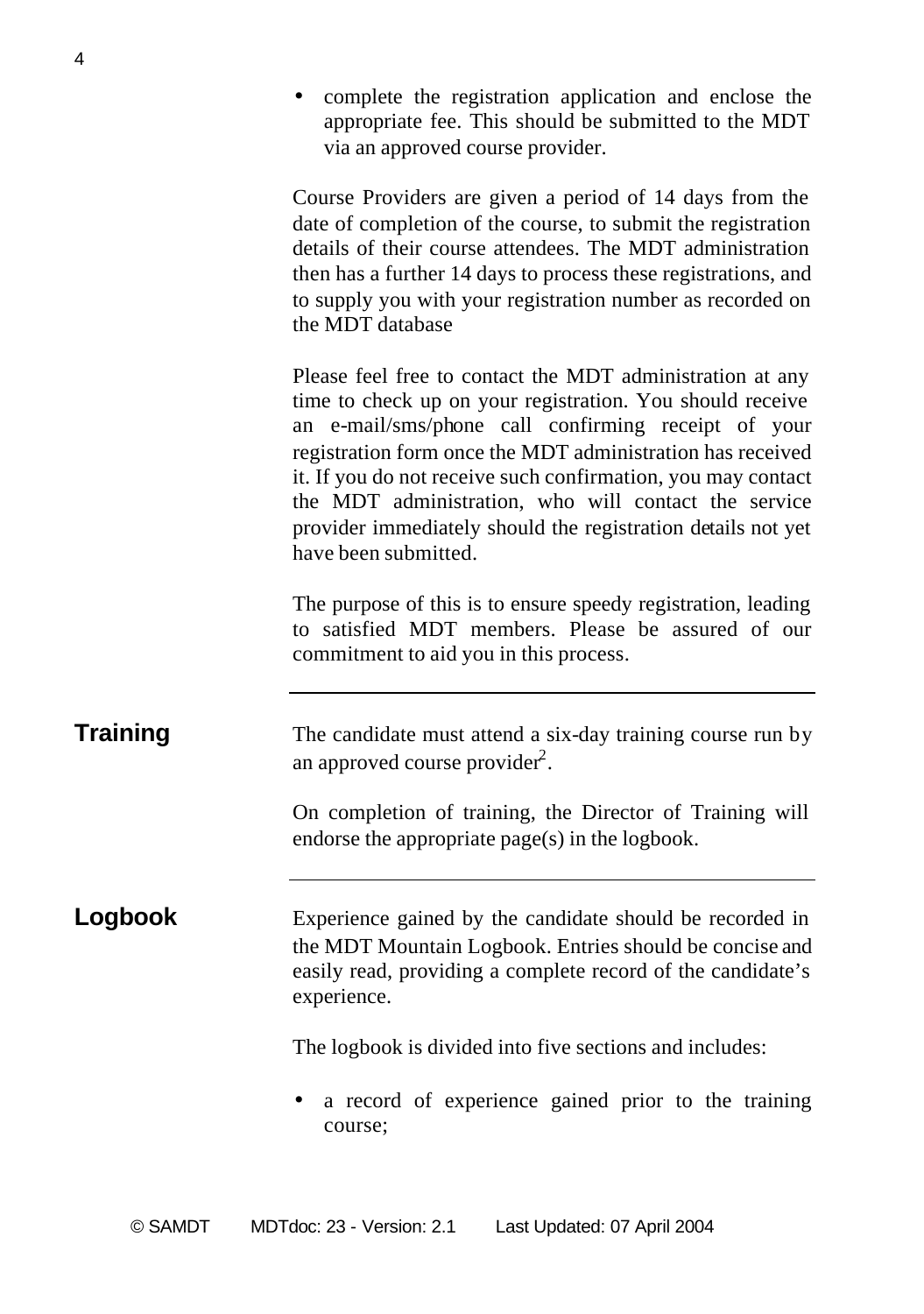|                      | the particulars of the training course, completed by the<br>Director of Training;<br>a record of experience gained during the period between<br>٠<br>the training and assessment courses;<br>the particulars of the assessment course, completed by<br>$\bullet$<br>the Director of Assessment;<br>a record of experience gained after the assessment.                                                                                                                                                                                                                                                                                            |
|----------------------|---------------------------------------------------------------------------------------------------------------------------------------------------------------------------------------------------------------------------------------------------------------------------------------------------------------------------------------------------------------------------------------------------------------------------------------------------------------------------------------------------------------------------------------------------------------------------------------------------------------------------------------------------|
| <b>Consolidation</b> | During the period between training and assessment courses,<br>the candidate is expected to evaluate and consolidate the<br>techniques shown during training and gain extensive<br>personal experience of mountain walking, leadership and<br>instruction in a variety of testing conditions.<br>Experience gained abroad, while valuable is not a substitute<br>for specific experience gained in South Africa.<br>The consolidation period will be a minimum of twelve<br>months.                                                                                                                                                                |
| <b>First Aid</b>     | At the start of the assessment course the candidate must<br>hold a currently valid approved first aid certificate.                                                                                                                                                                                                                                                                                                                                                                                                                                                                                                                                |
| Assessment           | Before attending an assessment course the candidate must:<br>have completed a further twenty quality mountain days<br>$\bullet$<br>as leader in sole charge of a mixed ability group; have<br>completed eight overnight camps in different locations <sup>3</sup> ;<br>have walked in three different mountain regions;<br>have ascended a minimum of twenty named peaks<br>requiring one thousand meters of ascent;<br>have acted in the capacity of instructor on a number of<br>occasions under the direction of a suitably qualified<br>person;<br>be familiar with all aspects of the syllabus;<br>have obtained a reference from a referee; |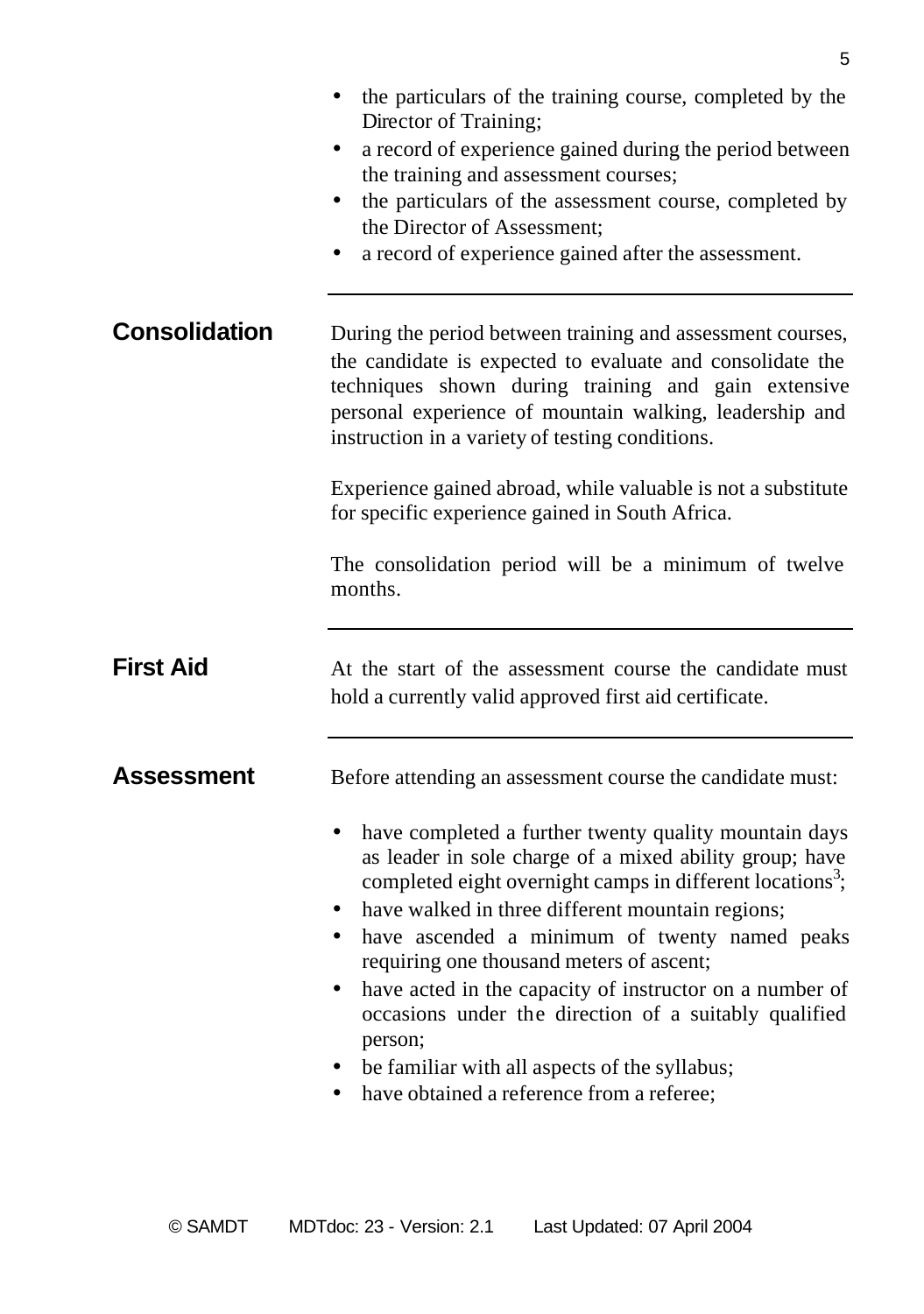- have gained a broad working knowledge of mountain walking including the mountain environment and South African mountaineering history;
- hold the Single Pitch Supervisor Award;
- hold a valid approved mountain first aid certificate.

The candidate will be expected to present a logbook and first aid certificate to the Director of Assessment, to confirm that the requirements of the s cheme have been met.

During the assessment course, which lasts a minimum of four days, the candidate will be tested in accordance with the syllabus requirements.

The Director of Assessment will endorse the logbook in one of three ways:

### **Pass**

Awarded where the candidate has demonstrated proper knowledge and application of the course syllabus and has shown the necessary experience for the application of abseil supervision.

### **Deferred**

Awarded where the candidate has generally performed at the required standard and shown the necessary experience and attributes, but where complete proficiency has not been attained. Written recommendations for further experience will be given, along with details of the proposed one-day reassessment.

### **Recommended Reassessment**

Awarded where the candidate's performance has been weak, or the necessary experience and attributes have not been shown.

A panel of at least two assessors will be involved in deciding each candidate's result.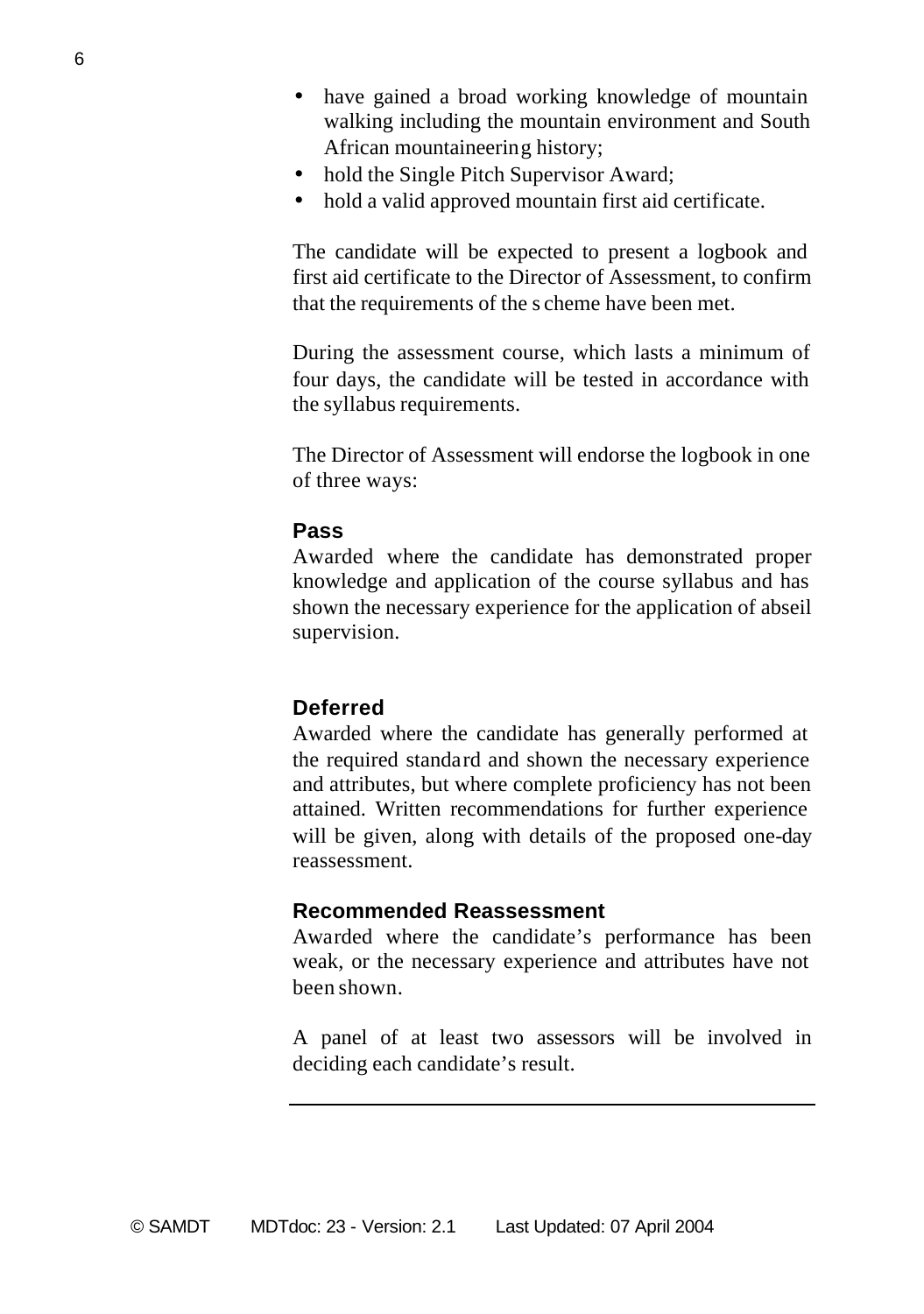| Reassessment | The candidate cannot be reassessed for more than one day                                                                   |
|--------------|----------------------------------------------------------------------------------------------------------------------------|
|              | of the four-day assessment course. This must follow a<br>minimum period of three months. The candidate may only            |
|              | take two reassessments before being required to take the                                                                   |
|              | entire course again. Since the reassessment will be based on<br>information gained during the assessment all reassessments |
|              | must be completed within a five-year period.                                                                               |
|              |                                                                                                                            |

**Exemption** Exemption from the consolidation period is possible for the candidate who can demonstrate substantial experience prior to registration. It must be stressed that the consolidation period is an essential part of the preparation for assessment, enabling the candidate to personally evaluate the techniques demonstrated during training.

> Exemption from stages two and three will only be gained in exceptional cases.

> Applications for exemption must be made in writing to the secretary of the Assessment Panel.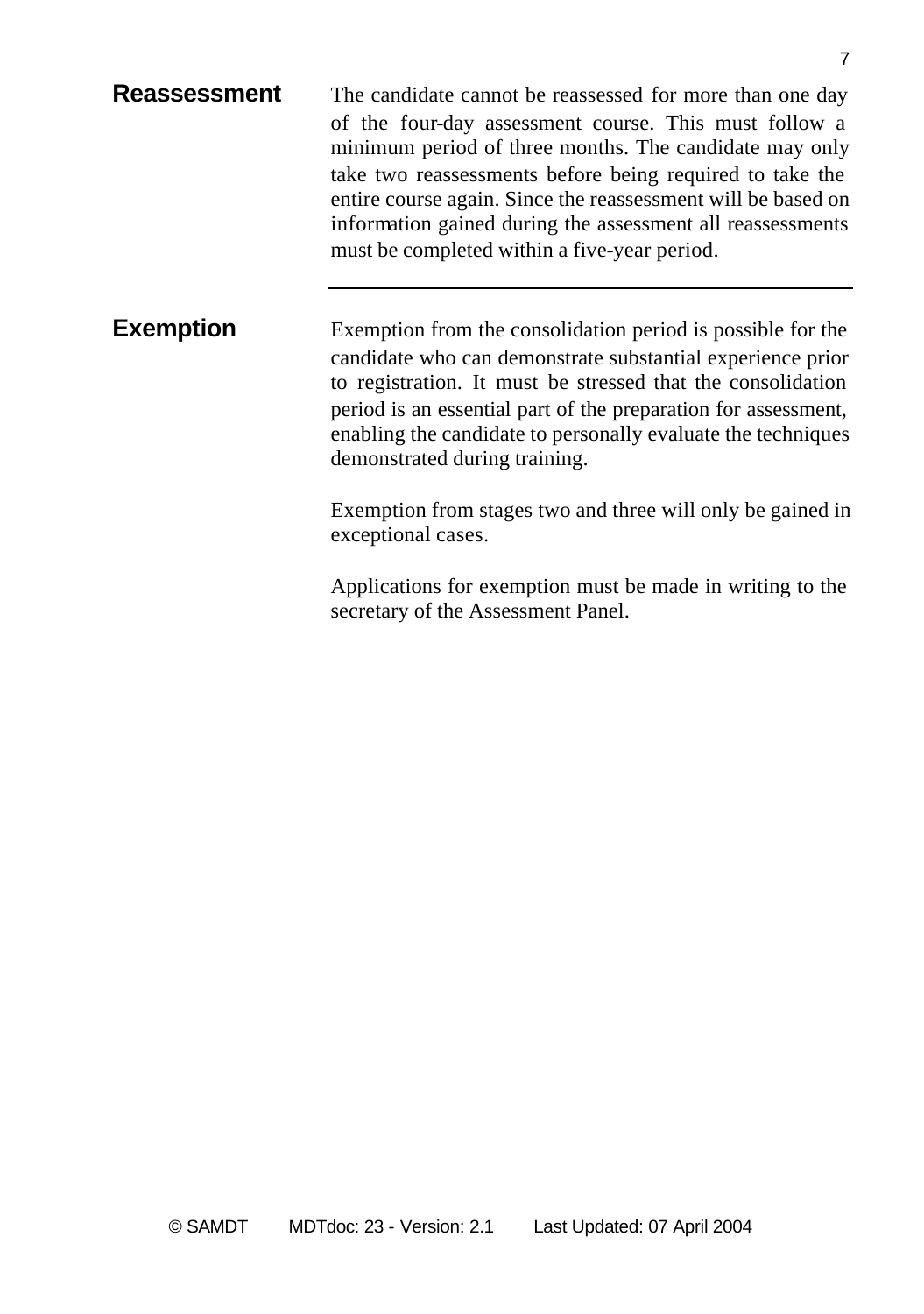## **Mountain Walking Instructor Scheme Notes**

- 1. The MDT Administrator, on receiving the registration application and registration fee, will issue a receipt as proof that registration has been successful.
- 2. A list of approved course providers is available from the MDT Administrator.
- 3. These should not be repeat days and should include mountain walking and camping in a variety of areas, including trips in inclement weather.

**Scope** It is the duty of the employer or operating authority to decide whether a leader or instructor possesses the personal attributes needed to take responsibility for a group of people. It is the combination of technical skills, wide experience and personal qualities, which forms the basis for effective group management. The scheme assesses the technical skills and experience, the employer or operating authority must gauge personal qualities.

**Experience** Candidates often experience some difficulty when compiling their registration forms and logbooks, in trying to determine whether or not they meet the experience requirements of the Scheme.

> The Director of Assessment and the Assessment Panel are looking for both depth and breadth of experience since the candidate who only has the minimum experience is unlikely to benefit from either training or assessment courses.

> The Mountain Training Scheme is South Africa oriented, therefore the experience recorded should reflect this. Whilst experience gained abroad is undoubtedly valuable it is not necessarily the most appropriate.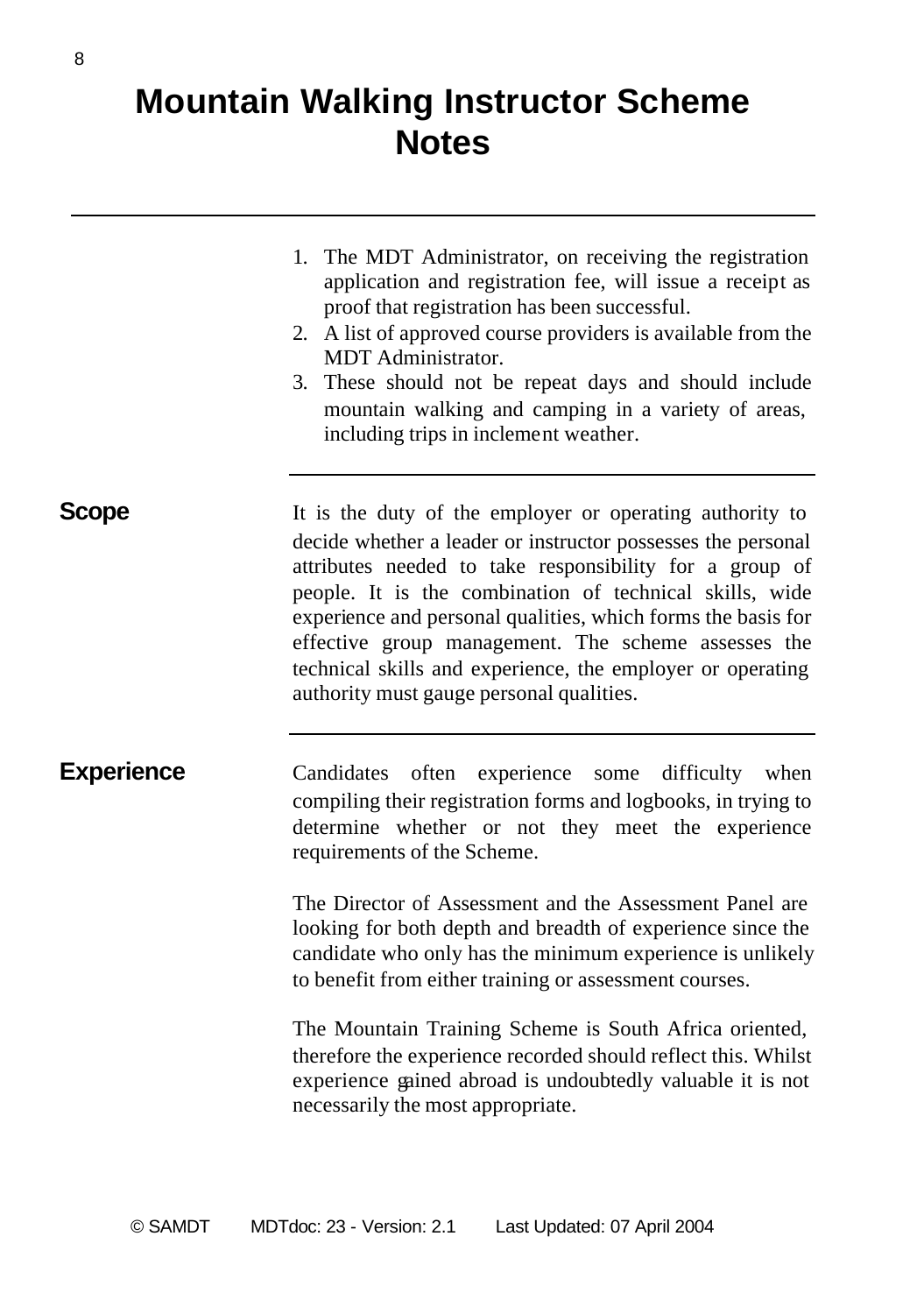### **Quality Days** A quality mountain day should contain elements of planning, exploration and navigation; they should be strenuous and reasonably demanding; ideally on unfamiliar terrain which will necessitate the use of map and compass; and perhaps most importantly, the end result will give a sense of achievement, satisfaction and enjoyment.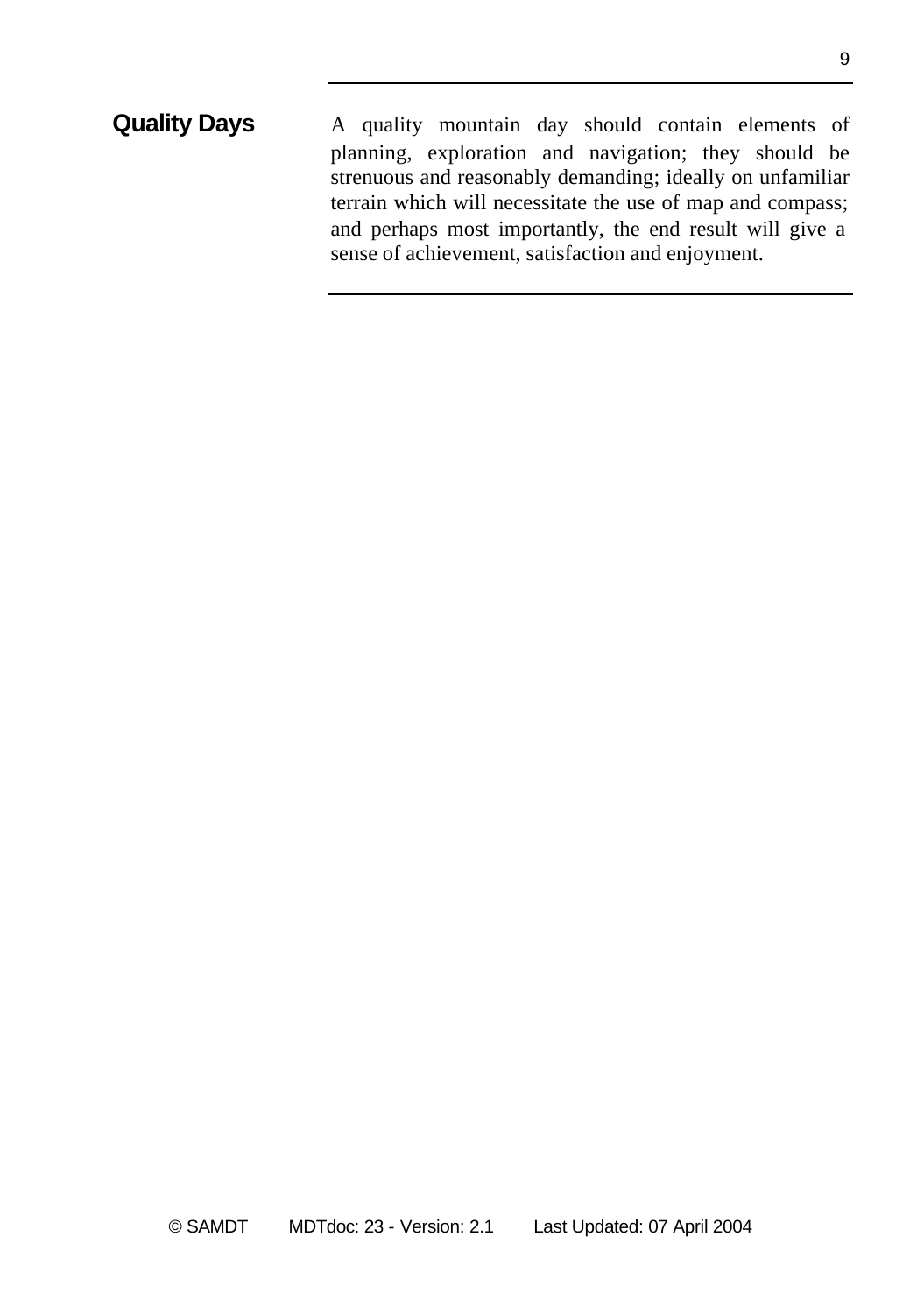## **Mountain Walking Instructor Scheme Acknowledgements**

- 1. **South African Mountaineering De velopment and Training Programme** Technical Committee.
- 2. **Mountain Club of South Africa. National Training Sub-committee (1994)** *Mountain Leadership Training Scheme*. *Proposed Policy and Guidelines a Consultative Document.*
- 3. **Union Internationale des Associations d'Alpinisme** Working Group Training Standards *Model Training Standards for voluntary Leaders and Instructors.*
- 4. **Mountain Leader Training Board (UK)** *Mountainwalking Leader Training Scheme Prospectus and Syllabus*.
- 5. **United Kingdom Mountain Training Board (1995)** *National Guidelines*.